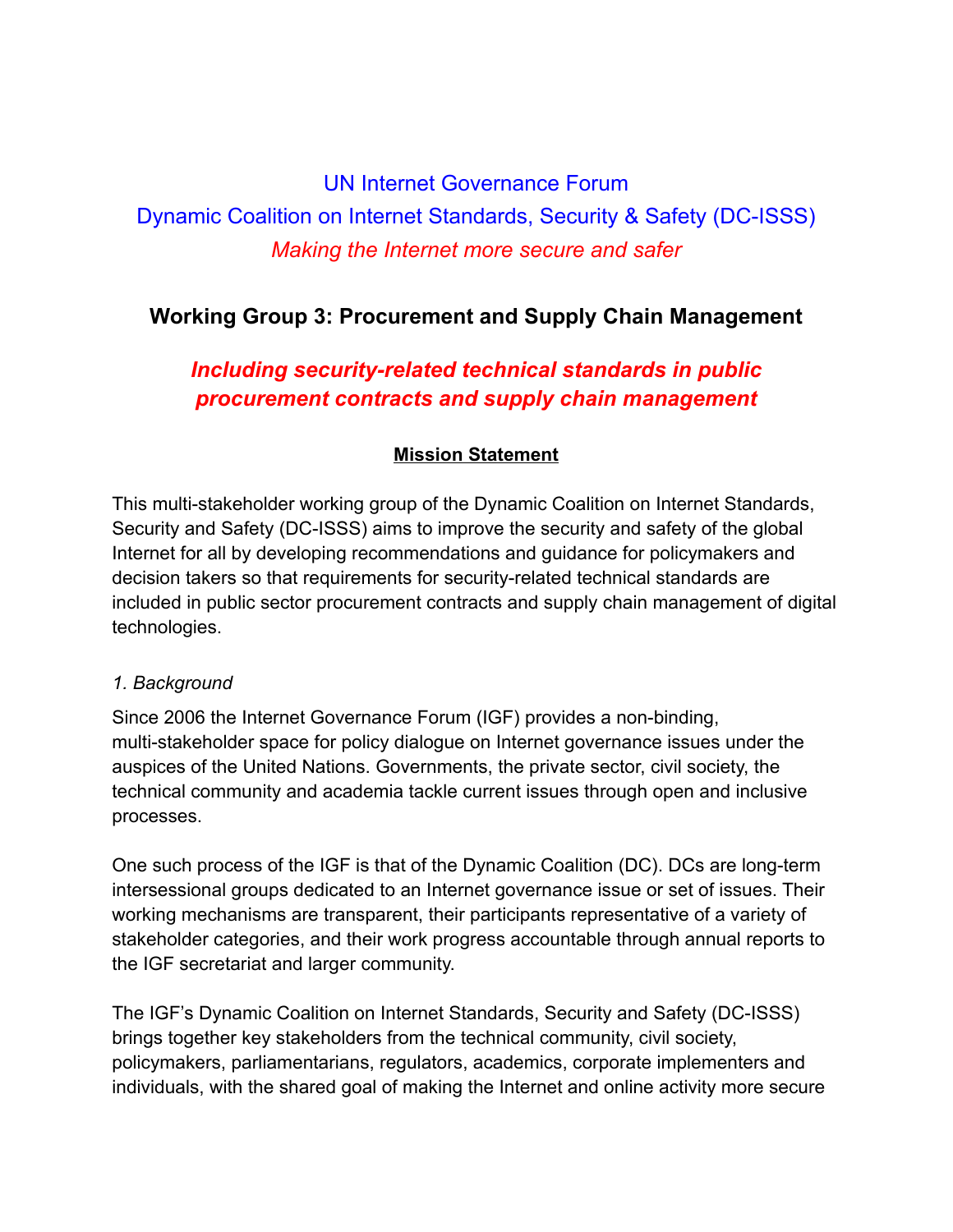and safer. The first two years' work of the DC-ISSS focuses on three collaborative areas in order to achieve this goal:

- 1. Security by design;
- 2. Education and skills; and
- 3. Procurement and supply chain business models.

## *2. Achieving change in procurement and supply chain management practice as a driver of security-related standards deployment*

The DC-ISSS Working Group 3 aims to develop actionable and practicable policy recommendations and guidance which will ensure public sector procurement and private sector supply chain best practice and related professional training takes into account Internet security and safety requirements. It is expected that the adoption of WG3's recommendations and guidance by government procurement agencies, trade and industry bodies, enterprises in the tech sector and standards bodies will make a significant contribution to the realisation of the DC-ISSS goal to make the Internet more secure and safer.

## *3. The Work Plan*

WG3's work plan below consists of three of phases of activities:

i) issue mapping;

ii) development of recommendations and guidance for policymakers and decision takers;

ii) outreach and strategic engagement of relevant experts and stakeholders in order to advocate adoption of WG3 recommendations and guidance

The detailed actions planned in these three phases are summarised in Table 1 below.

## Phase I: Issue mapping

In the first phase during most of 2021, WG3's will research the question "what guidance" exists?" The aims of this work are to inform the second phase of developing policy recommendations and guidance and to review and amplify existing positive initiatives and processes which will be documented in a report to be published on the IGF website. Crucially this research will aim to identify common problems and gaps. The matrix criteria to be applied in the research will include breakdowns by region, institution and sector, as well as by specific products and services. In this way, the data collated on existing and previous initiatives will help to identify:

a) common elements of best practice;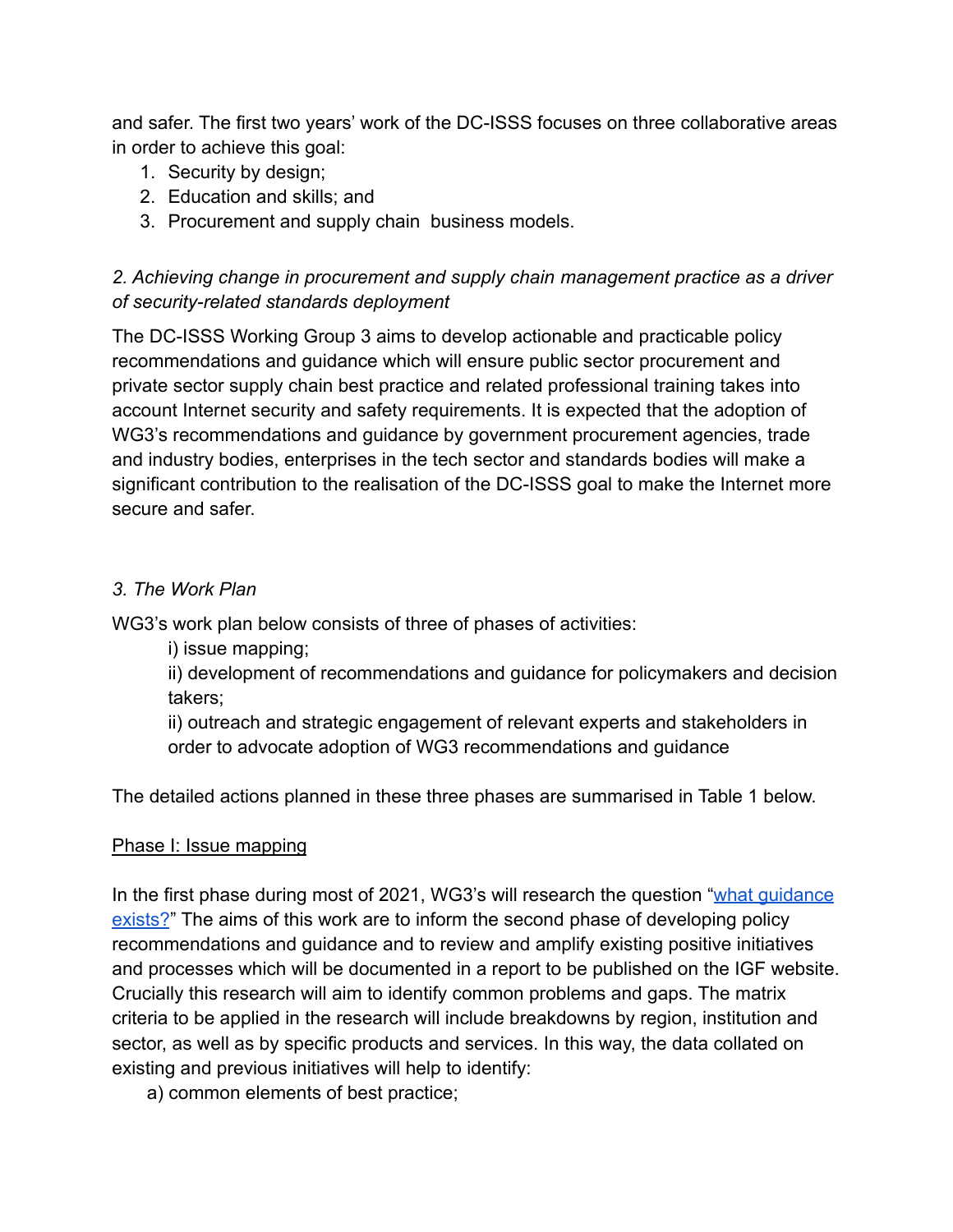- b) shared problem barriers;
- c) challenges especially for Global South applicability;
- d) gaps for future research with the aim of identifying solutions.

#### Phase II: Development of policy recommendations and guidance

In line with the outcomes of the research and policy and practice gaps identified in Phase I, the work plan will proceed in Phase II to identify solutions and develop proposals for adoption by policymakers and decision takers, including potentially

- Guidelines
- Policy Toolkits
- Checklists.

#### Phase III: Outreach and participation

In the third phase of the work plan, the key contacts for policymakers and decision takers in all geographical regions and in relevant sectors will be identified in order to promote awareness, dissemination and adoption of the working group's policy recommendations and guidance. Consideration will be given to holding webinars with the aim of promoting awareness in particular amongst stakeholders in the national, regional and global IGF networks and members of the DC-ISSS.

| <b>Outcome</b>                                                                                                                                                                       |                                                                                                                                                                                    |                                                                                                                                                                                 |  |
|--------------------------------------------------------------------------------------------------------------------------------------------------------------------------------------|------------------------------------------------------------------------------------------------------------------------------------------------------------------------------------|---------------------------------------------------------------------------------------------------------------------------------------------------------------------------------|--|
| Meeting global Internet security standards is a ubiquitous baseline requirement in any public<br>or private sector procurement and supply chain management policy.                   |                                                                                                                                                                                    |                                                                                                                                                                                 |  |
| <b>Objectives</b>                                                                                                                                                                    |                                                                                                                                                                                    |                                                                                                                                                                                 |  |
| 1. Full scope of security<br>standards and procurement<br>challenges and opportunities.                                                                                              | 2. Relevant and actionable<br>guidance to require security<br>standards in procurement.                                                                                            | 3. Guidance influences public<br>and private sector<br>procurement and supply<br>chain management.                                                                              |  |
| <b>Activities</b>                                                                                                                                                                    |                                                                                                                                                                                    |                                                                                                                                                                                 |  |
| 1.1 Conduct basic desk<br>research to answer "What<br>has been done by others to<br>achieve [this project's<br>outcome]"?<br>1.2 Develop a decision matrix<br>to narrow in on global | 2.1 Circulate a short survey<br>to procurement decision<br>makers on challenges and<br>opportunities in shifting<br>policies.<br>2.2 Identify areas for<br>improvement in existing | 3.1 Circle back to decision<br>makers with guidance.<br>3.2 Promote the DC-ISSS<br>and its future work to decision<br>makers.<br>3.3 Follow up to document<br>outcomes, if any. |  |

Table 1. *WG3 Work Plan actions*